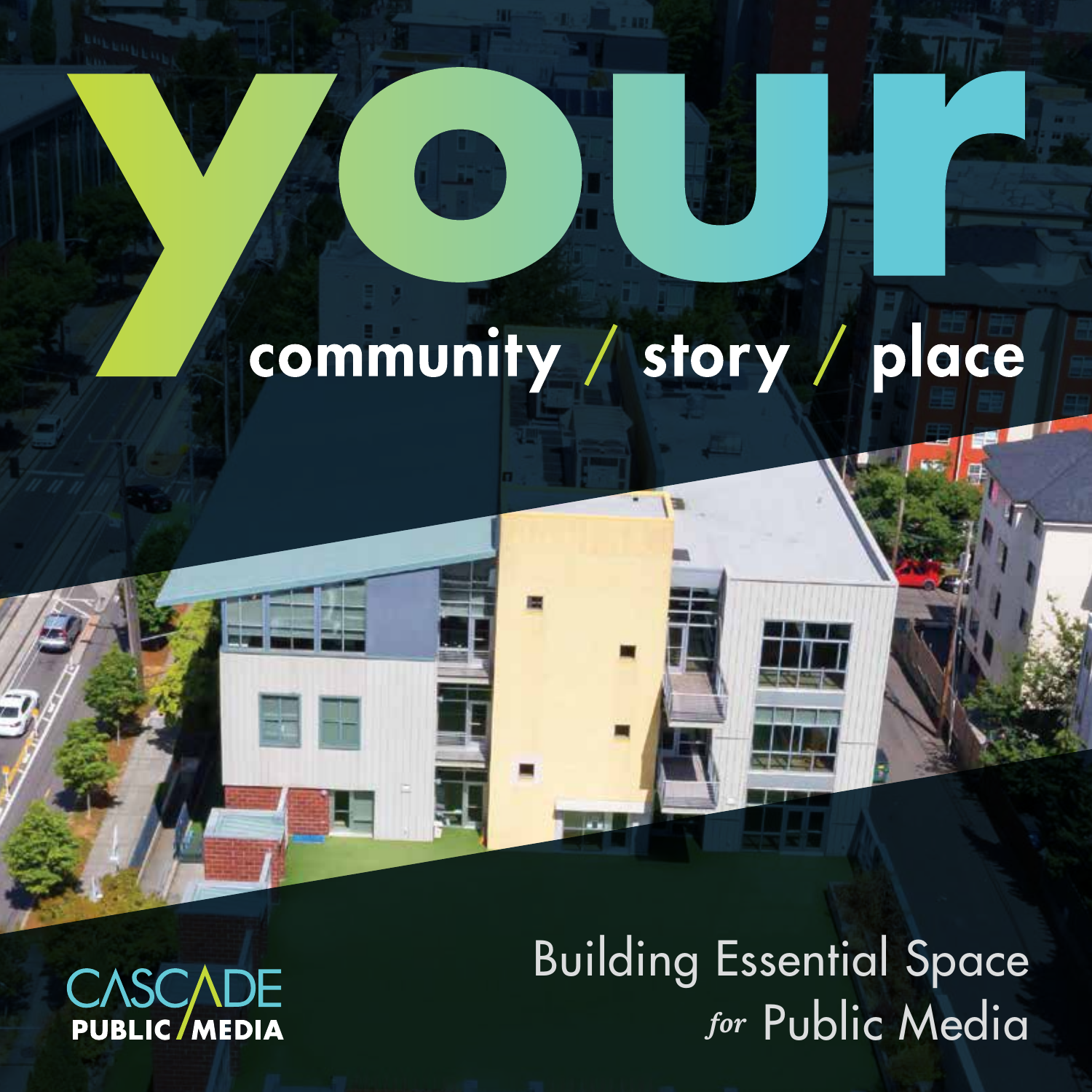

In the last few years, CPM has further expanded to include the **Hive Media Lab**, a media innovation lab with collaboration and production space; and **Piranha Partners**, a creative services agency that focuses on helping businesses and nonprofits tell their story. Example of public media<br>
Example of public media<br>
Crosscut.<br>
Alission<br>
Mission<br>
Mission<br>
Mission<br>
Mission

#### **Mission**

2



**Crosscut**, a regional news site that focuses on in-depth, public interest journalism.

> Our mission at Cascade Public Media is to inspire a smarter world. This mission is based on the belief that a more informed and engaged community makes the world a better place.

# Who We Are

Cascade Public Media (CPM) is a nonprofit public media organization comprised of:

## ®KCTS9

**KCTS 9**, an award-winning PBS television station serving Washington state and British Columbia.

These two organizations bring together the best of trusted, traditional public television with the latest tools and technology of digital media.

#### **Community**

*The community is at the heart of our organization. We are committed to serving everyone in our region and to amplifying the diverse voices in our community.*

#### **Integrity**

*As a trusted public media organization, we endeavor to do exceptional work with transparency, accuracy, and respect. We deliver our best and hold ourselves accountable for the results.*

#### **Diversity**

*We recognize that our differences make us stronger. We champion a diverse culture that is equitable and inclusive. We acknowledge that words and actions matter.*

#### **Innovation**

*We embrace bold ideas by developing forwardthinking, flexible solutions to support our mission.*





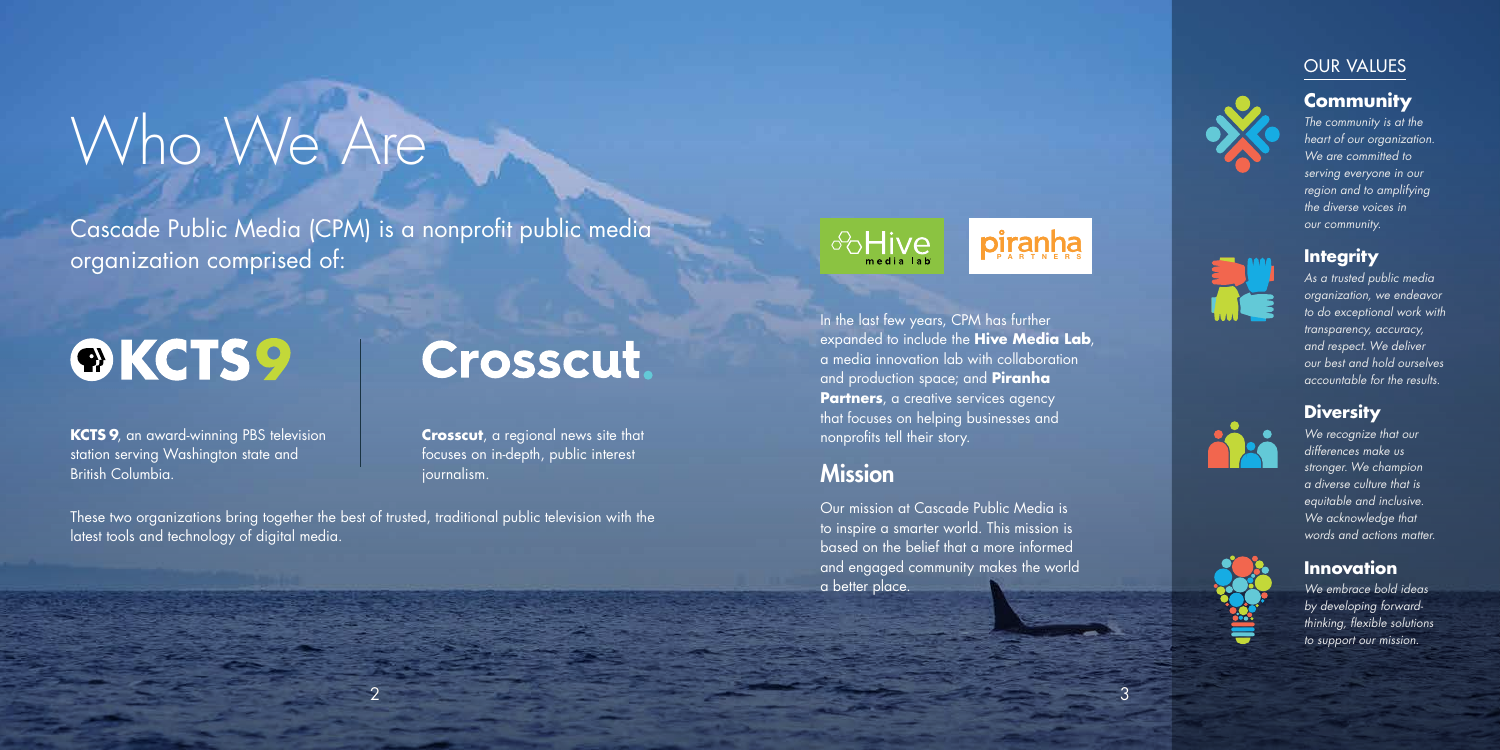

# What We Do

Cascade Public Media expands community participation through great public media content onair, online and through year-round community events. We help Northwest people learn, grow and make a difference.

#### How Our Collaborative Model Works

- Digital first and cross-platform. We want to meet people where they already are, providing timely, on-demand content.
- Centered on local stories. We want to provide a home for the most trustworthy, complete public interest journalism.

Our region doesn't look or sound the way it did ten years ago, and our media shouldn't either. Our new model for public media fits our moment.

Cascade Public Media is inclusive enough for every voice; expansive enough for every platform; and trusted enough to be our region's go-to media organization.

Why It Matters

Public media has a vital role to play. Cascade Public Media is driven by what really matters not just identifying problems, but also exploring solutions. We're the new public square: a place where people can be part of the same conversation, no matter their differences of opinion.

Cascade Public Media reflects the people, values and choices of our community. Many critical national and global conversations begin right here in the Pacific Northwest. We need places in our community where people can come together to talk about what really matters.

Commercial media doesn't support the conversations we need to have. So much of today's journalism has become polarized and partisan. Thoughtful, in-depth stories are increasingly difficult to find. We need trustworthy places where we can hear about the city councilmembers, school boards, and community activists who inform the decisions that affect our lives.

*LEFT TO RIGHT: 1) A community-submitted photo from KCTS 9's March 2020 "Our Hearts Live Here" campaign. 2) Filming of the 2019 Crosscut documentary* The Rising*, about the Quinault tribe's struggle against climate upheaval on Washington's coast. 3) February 2020 event with* No Passport Required *host Marcus Samuelsson, featuring Filipino-American food and culture. 4) A session from the 2019 Crosscut Festival (Photo by Christopher Nelson). 5) Cascade Public Media's very own Mossback in the field. 6) Staff posing with Daniel Tiger at the 2019 "Be My Neighbor Day" event in Yakima.*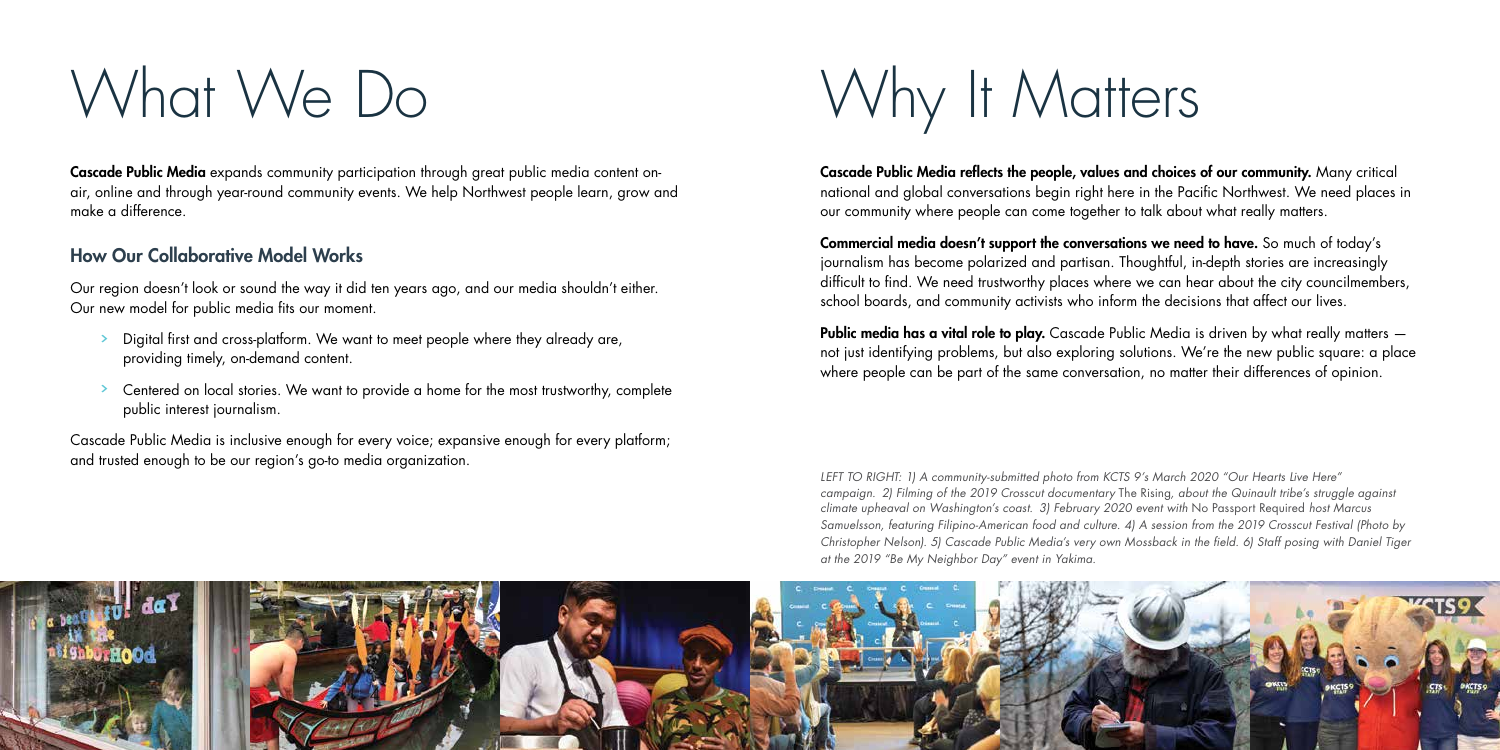

Since 1984, Cascade Public Media has been located at the northeast corner of the Seattle Center on Fifth Avenue and Mercer Street. Along with the dynamic changes taking place throughout our region, Seattle Center is undergoing its own re-imagination. Our landlord, the City of Seattle, intends to revamp our quadrant of the Center and to repurpose the land upon which we are located. **We are losing our lease at the end of 2024** and we must relocate our operations in a very heated real estate market.

But there's good news...

# After 40 years, we're being forced to move.

6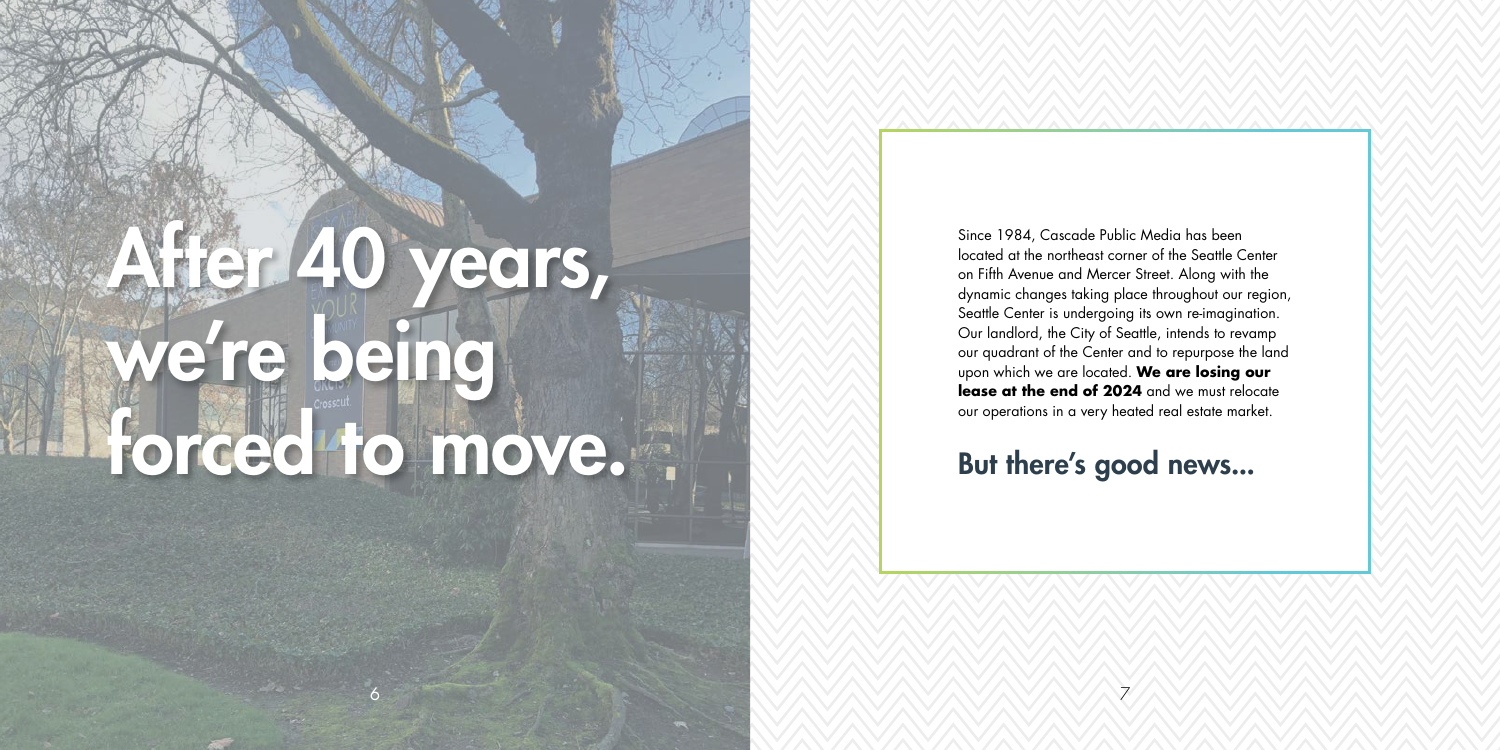

# **We found our new home!**

The new building at 316 Broadway is located at the intersection of Broadway and Boren Avenues.

Since learning our lease would not be renewed, we have been searching for a new home that aligns with our mission. Fortunately, we found the perfect match. Our new four-story, 46,000 square foot building is just east of downtown, just south of Capitol Hill and just north of the Central and International Districts. The space is ideally suited for our broadcasting and reporting needs. Furthermore, we could not have picked a better location to attract and fully serve the diverse audiences in our community.

#### Cascade Public Media has a vision for a dynamic community space



Our new building will serve as a collaborative center for storytelling, civic dialogue and media innovation. We are creating a place where our community will engage and interact, enhance culture, and celebrate performance. This is a place not just for building audience, but for building community.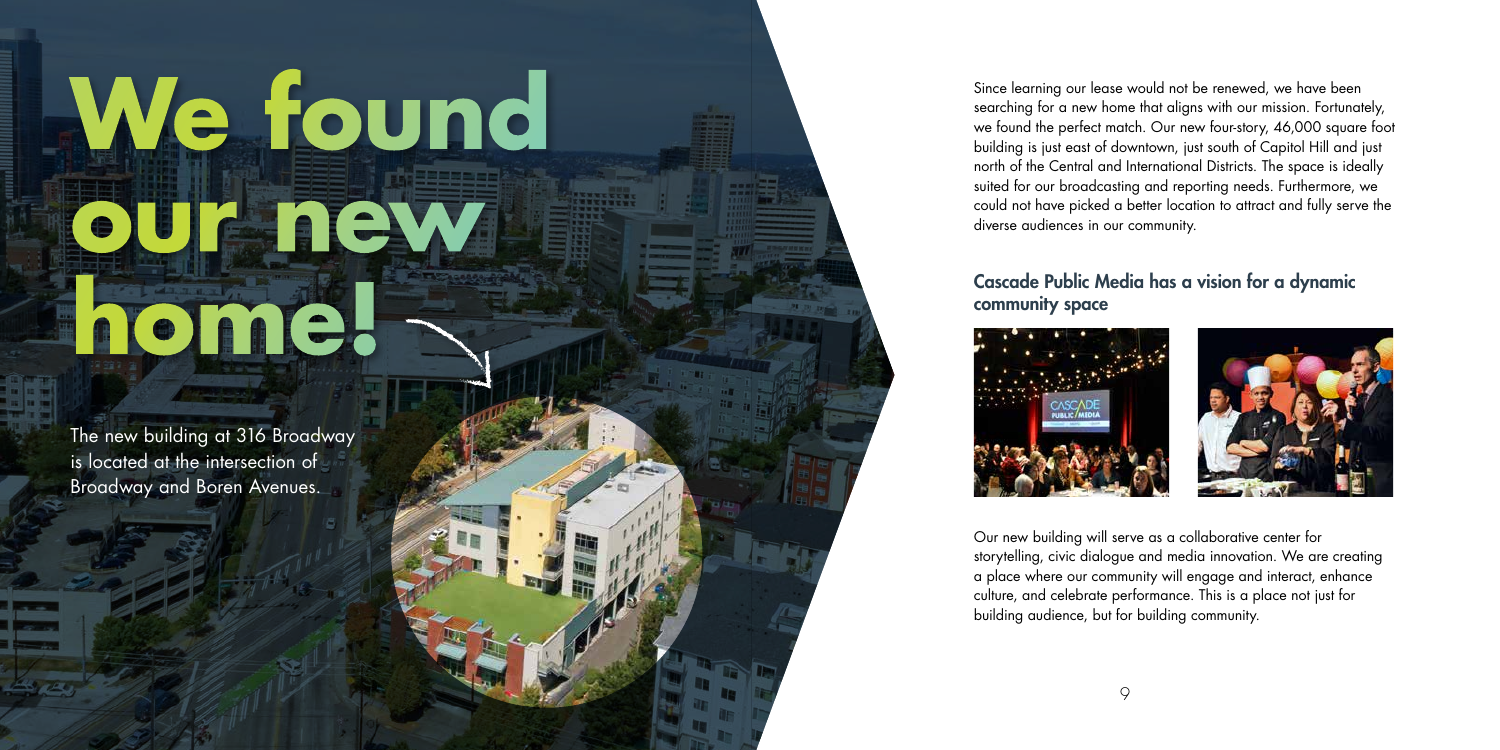10

# How We Get There

The new building offers a permanent home for Cascade Public Media. We are developing spaces on the cutting edge of technology, ensuring we will continue to deliver high-quality local journalism and public media. Producing great media requires studios, equipment, infrastructure and space for community conversations that activate our civic life.

The Capital Campaign is a chance for our supporters to leave a lasting legacy in the community. We need your help to ensure that public media and trusted local journalism are available for generations to come.

Our new home will be a place open to all; engaging minds and lifting spirits while fostering dialogue and innovation. It will be a place the community looks to for insightful and informative journalism that will bring engagement and understanding to the issues facing our community. It will be a space that drives impact — in classrooms, on stage, in the statehouse and in your neighborhood.